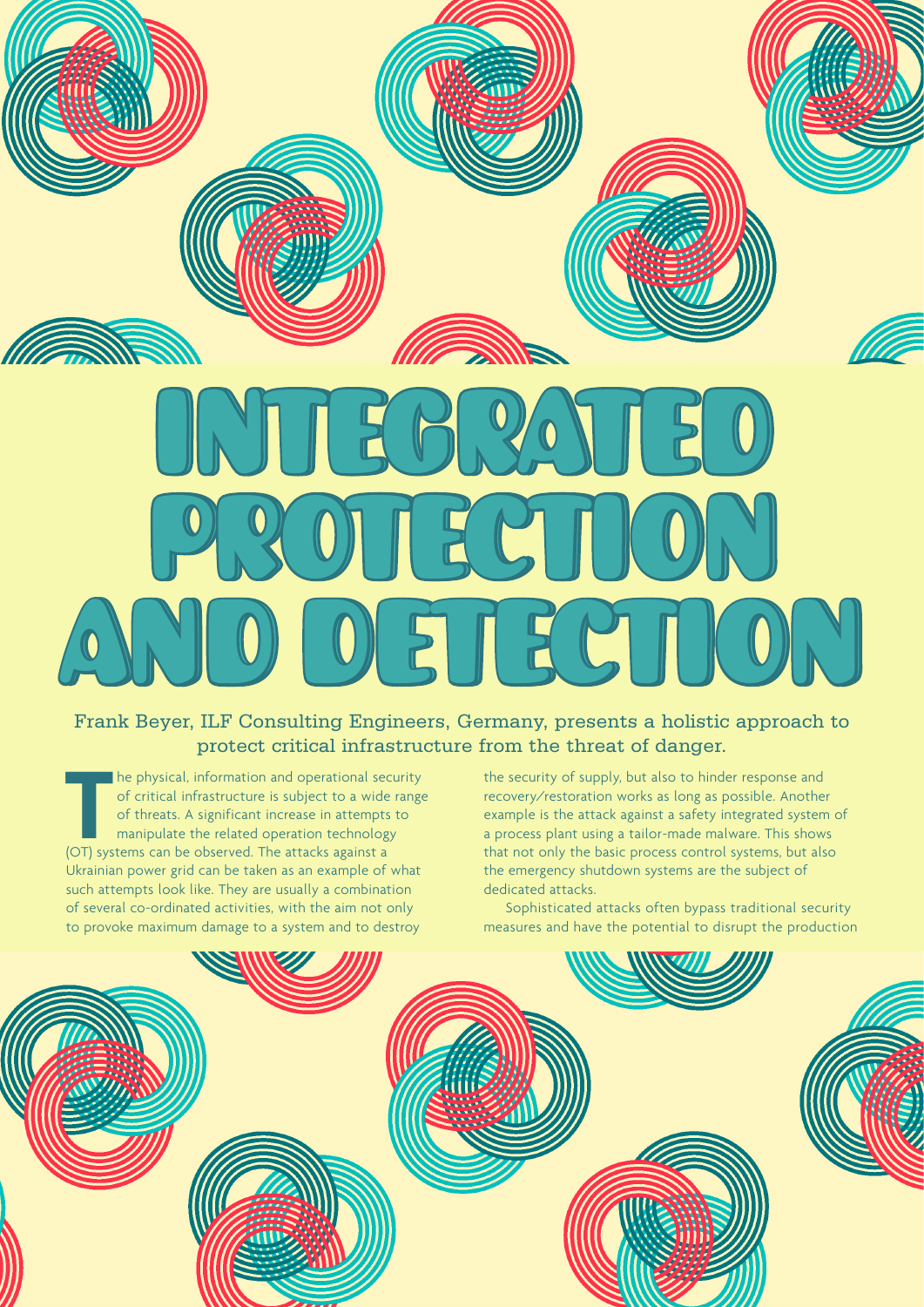process, cause spills or product contaminations, destroy process equipment and endanger human life. Isolated technological, administrative or organisational measures cannot stop such attacks. A holistic approach is required to protect assets, detect attacks and restore normal operation.

Such an approach to secure the facilities should cover at least the following aspects:

- ) Development of an integrated security management system.
- **b** Provision of a robust system design.
- ) Definition of required physical security measures.
- ) Development of cyber security measures for information technology/operation technology systems.

The approach starts with an in-depth system evaluation of all assets belonging to the critical infrastructure and the physical, electronic and organisational measures in place or planned to protect these assets. Such a review, in addition to all the technical facets, also includes a verification of related policies, operation and maintenance procedures, administrative procedures, security rules, response plans and recovery procedures, as well as the business continuity plan.

The protection line will only be as strong as the weakest link in the chain. A sophisticated cyber security system would, for instance, be useless if clear access regulation to the critical infrastructure is not in place.

An up-to-date asset inventory and a complete system documentation are prerequisites for a risk assessment



and the definition of required security measures. If no (up-to-date) asset inventory or system documentation exist, a dedicated internal project may be required to implement an asset inventory system and to update all relevant documents. If not yet available in digital format, this should be ideally combined with a document digitalisation project.

Usually all political, environmental, socio-cultural, technical and economic risks are part of a safety risk assessment, for example: quantitative risk assessment (QRA), hazard identification (HAZID) studies and hazard and operability (HAZOP) studies, as well as security incident reports.

In light of protection of critical infrastructure, it is necessary to amend these standard approaches in order to tackle physical and cyber-physical attacks against it. Known attack goals, techniques, their impact on security and safety, as well as the probability of detecting the attack, should be considered in an attack-tree as a guideline for the system design. In particular, politically motivated and state supported attacks are often characterised by the availability of significant financial and human resources to cause substantial damage to a critical infrastructure.

It should be noted that the approach to protect critical infrastructure has to cover not only the operation period but also has to include all project phases, starting from first feasibility studies through to front-end engineering design (FEED), implementation and commissioning.

The approach shall be supported by a security master plan that addresses corporate social responsibility; co-operation with the intelligence community; risk and hazard management; and response planning (including public security forces). In addition, the master plan must consider the implementation of security measures that allow for detection of threats and the co-ordination of responses in time, disaster recovery and business continuity planning, as well as the training of all involved parties to assure a secure operation.

#### Integrated security management system

A security management system has to be implemented to co-ordinate all components, internal processes and all aspects of corporate security.

An integrated approach is required to manage the related risks, resources, policies, procedures, performance reviews, the continuous improvement process and interfaces with other (management) processes:

- ) Definition of roles and responsibilities, location, and technical installations to be covered.
- ) Definition of expectations, goals and frame conditions, integration with existing security systems and elements.
- ) Definition of scope and area of application, physical/ technical as well as cyber security.
- **O** Definition of policies, procedures, measures and work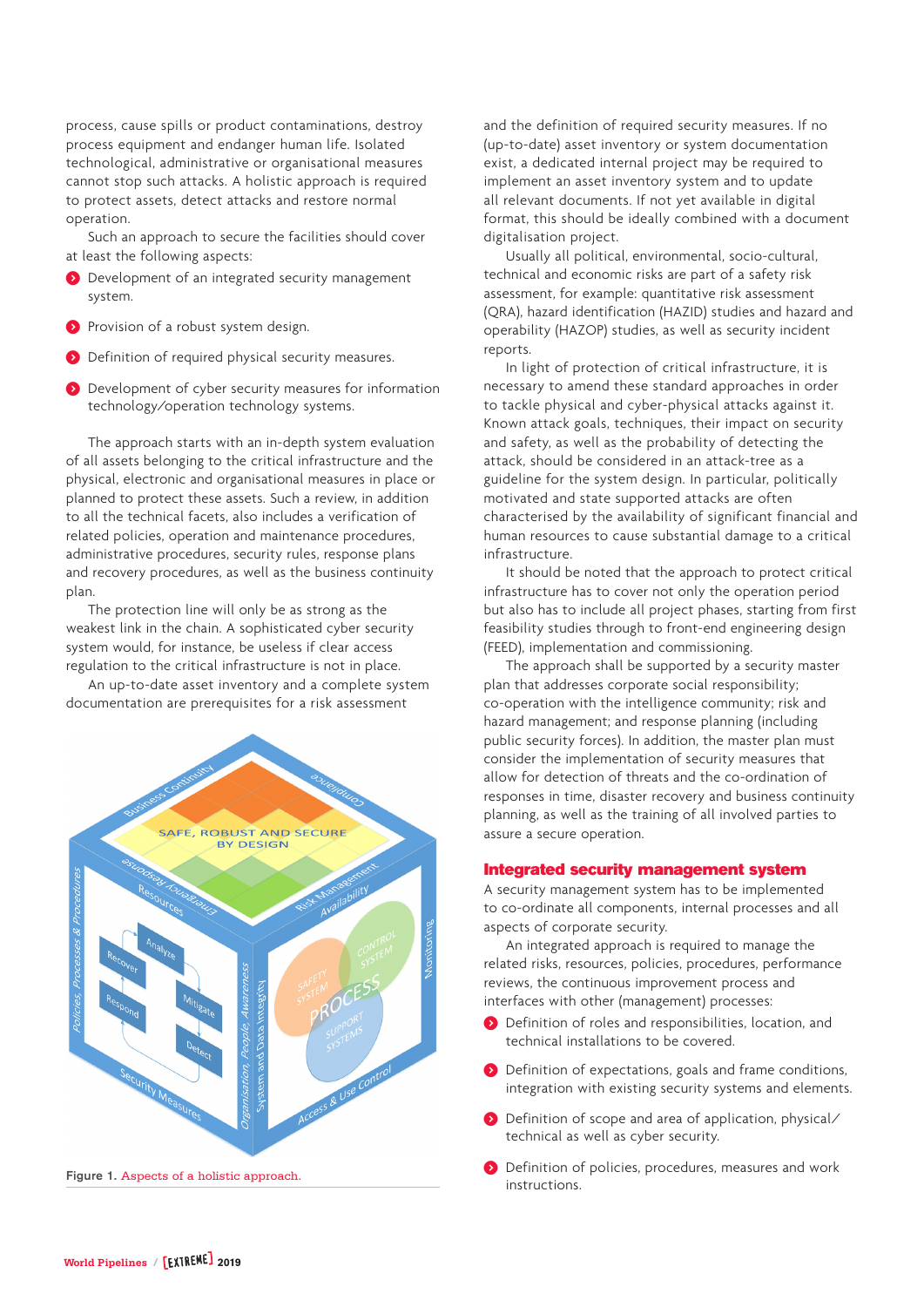- ) Performance review and continuous improvement.
- **1** Training of employees, contractors, etc.

By conducting a business impact analysis, an alignment of the security management system with emergency response plans and business continuity plans has to be developed:

- ) Identify business- and safety-critical processes.
- ) Define priorities for system and data recovery.
- **b** Identify resources required to operate a specific system/provide a specific service.
- ) Define minimum requirements for emergency operation.
- Select the most suitable response strategy.
- ) Define processes and technologies that a computer emergency response team can use to identify, categorise, investigate and remediate adverse security events.
- ) Document procedures, plans, measures, etc.
- **O** Prepare test and training plans.

As a result, an integrated security management system will be developed and will come into force for the entire lifecycle of the critical infrastructure.

#### Robust system design

A safe and robust system design is key for certain resilience of the critical infrastructure against a wide range of threats. The review of an existing design, or the development of a new design, mainly relates to the:

) Geographical area/corridor and the relevant separation distances/zones and evaluated environmental impacts.



- **2** Location of/distances between all facilities and achievable response times.
- ) All relevant protection systems, e.g. relief systems, fire and gas detection systems, firefighting systems.
- ) Alarm management system.
- ) Emergency response/recovery/fall-back strategies.

For the development of a robust system design it will be necessary to enhance the standard design guidelines by adding the following engineering guidelines:

- **D** Defence in depth.
- ) Simplicity over flexibility.
- Redundancy, diversity and contingencies.
- **O** Implementation principles.
- Secure supply chain.
- ) Staff security.
- ) Test requirements for the physical/cyber security systems, as part of the security management system.
- ) Configuration and operation principles, principle of least privilege, monitor systems and networks, response/recovery/fall-back definitions.

In light of the ever-growing risk of cyber and cyberphysical attacks, special attention shall be paid to the design of industrial control systems and safety instrumented systems, including associated networks.

### Physical security measures

The physical security of critical infrastructure is a prerequisite for protecting it against various threats. Based on the results of the system evaluation and the risk and hazard assessments, it might be required to implement protective structures, third-party intervention, access control and intrusion detection systems. These systems shall be designed to ensure that all aspects – including the requirements of the response teams – are properly considered in the physical design. Additional technical security systems (like video surveillance systems) shall be designed and implemented as another measure to support the overall security concept.

By using distributed fibre optic sensing systems for third-party interference (TPI) detection, even the entire pipeline corridors can be covered. The TPI detection system informs the operator and the security team about any relevant event and indicates the location on a map (e.g. based on GIS data) with an accuracy of a few meters.

## Cyber security measures for IT and OT systems

A cyberattack will try to use any vulnerabilities in the OT